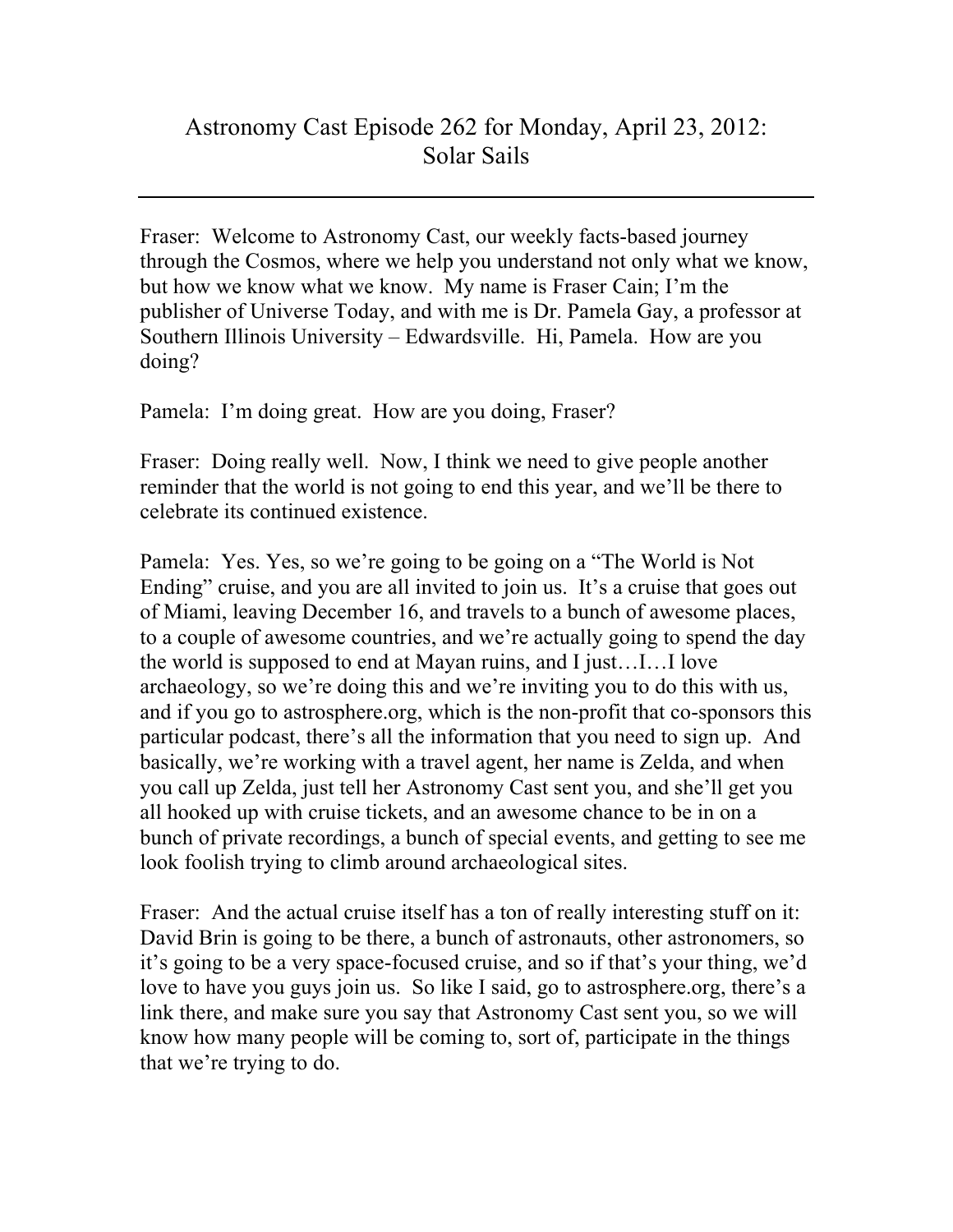Pamela: Yeah, and how awesome is it that our travel agent's name is Zelda? That's just part of my favorite.

Fraser: Yeah, the end of the world…it's been prophesied that we will be going to the Mayan ruins by Zelda. Great.

[advertisement]

Fraser: Well, let's get on with today's show. So now, wouldn't it be cool to explore the Cosmos powered only by sunlight caught by your shimmering solar sail? Its sounds like science fiction, but it's serious science. A test sail has even been sent into orbit. It might even be a way to travel from star to star in the far future -- solar sails. I love solar sails! Now, I'm a sailor, so I think it's just a natural fit to turn into solar, you know, to do solar sailing as well, but I do think that the actual reality is that we are going to be a little different for people. I know there's a few surprising things. I remember, you know, even a few years ago, you explained a part to me about solar sailing that completely changed my whole perspective on it, so I will definitely be digging that up for you on this episode. So then, what is the sort of the physics going on? You know, why does a solar sail even seem like a viable way of moving through space?

Pamela: Well, this all goes physically back to that whole  $E = mc^2$  part of reality, where light is able to impart momentum. So if you shoot someone with a laser beam, you're actually pushing on them, and when we look at stars we're seeing objects that are very carefully balanced between the forces of light pushing out – light pressure, and the force of gravity pushing in, and we just don't think about this in our day-to-day life, but when it gets to be outer space…it was noted as early as Kepler that there seems to be this force that pushes comet tails so that they're always pointed away from the Sun, and so even before we realized that light was able to exert a pressure, Kepler was thinking this might be a way to actually sail through the Heavens. If the solar wind can push the comet tails in a constant direction away from the Sun, maybe it can also push human beings in great sailing craft away from the Sun as well.

Fraser: Well, but those are kind of different, right? The solar wind and the light pressure form the Sun are two different creatures.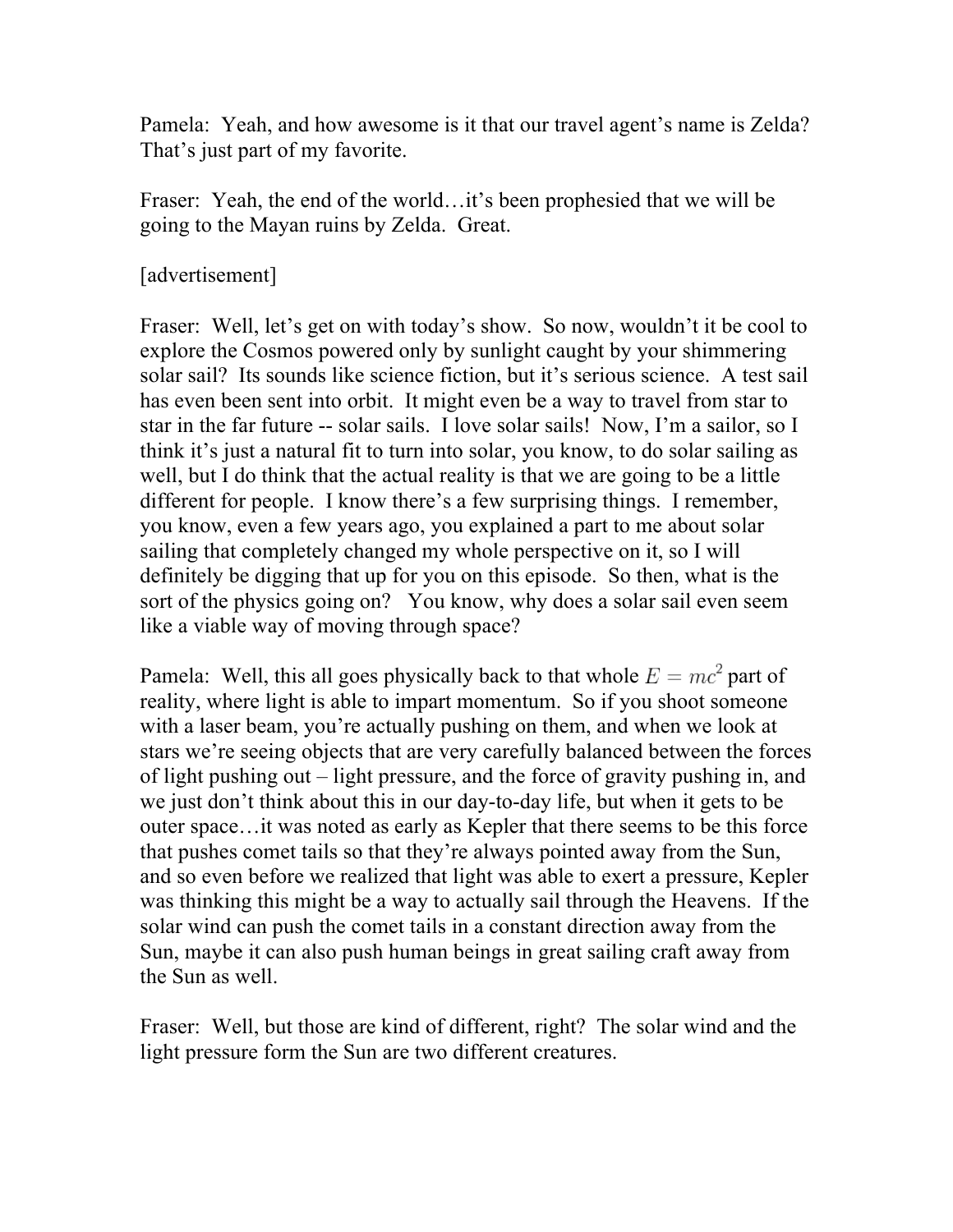Pamela: Right. So the light pressure from the Sun is literally the pressure of light, and the solar wind includes a lot of particles, a lot of other stuff that's getting blasted off the surface of the Sun, so it does get a little complicated, but it's really the radiation pressure that's exerting the majority of the force, but Kepler, he didn't know any of this stuff. To him, it was all wind.

Fraser: It was all wind. Yeah.

Pamela: It was all wind. And what's kind of awesome is he actually wrote a letter to Galileo in 1610, and I just love this quote. He wrote: "Provide ships or sails adapted to the Heavenly breezes, and there will be some who will brave even that void," and it's just this great, romantic idea of this great Argonaut just sailing between the planets.

Fraser: Now, when we take...I know for a lot of it the analogy holds, I mean, with, you know, sailing here on Earth, you've got the wind that's pushing in a constant direction, and when you're going *with* the wind, it's really the wind is pushing you in the same direction that you're going, and that analogy really holds out in space as well. If you set up some kind of sail, you're going to get pushed in the direction that the light pressure is going, and you're going to be accelerated away from the Sun, but here on Earth when you want to sail *into* the wind, there's sort of a different technique that you have to use, where the boat has a keel, has some sort of dagger board that pushes against the water, and then actually let's you move upwind. But…and I think it's completely possible to move upwind in space, as well, but it's all more about mechanics than it is about actually using some kind of keel.

Pamela: So, where in space you have no drag, you have almost no friction, (unless you're close to the atmosphere of a planet), so that normal idea of dropping your keel, creating the friction, using the water to help you define your direction….in space, you just have to basically say, "OK, there's gravity pulling me over there, let me lessen the amount of force that's pushing on my sail by rotating the sail." You have to try and balance the forces to figure out where you're going, but if you don't have a force where you want to go, you can't go that direction, so it's simply a matter of letting go of the wind and falling into the Sun, or rotating your sail to catch the full light and getting pushed out of the Sun -- hopefully.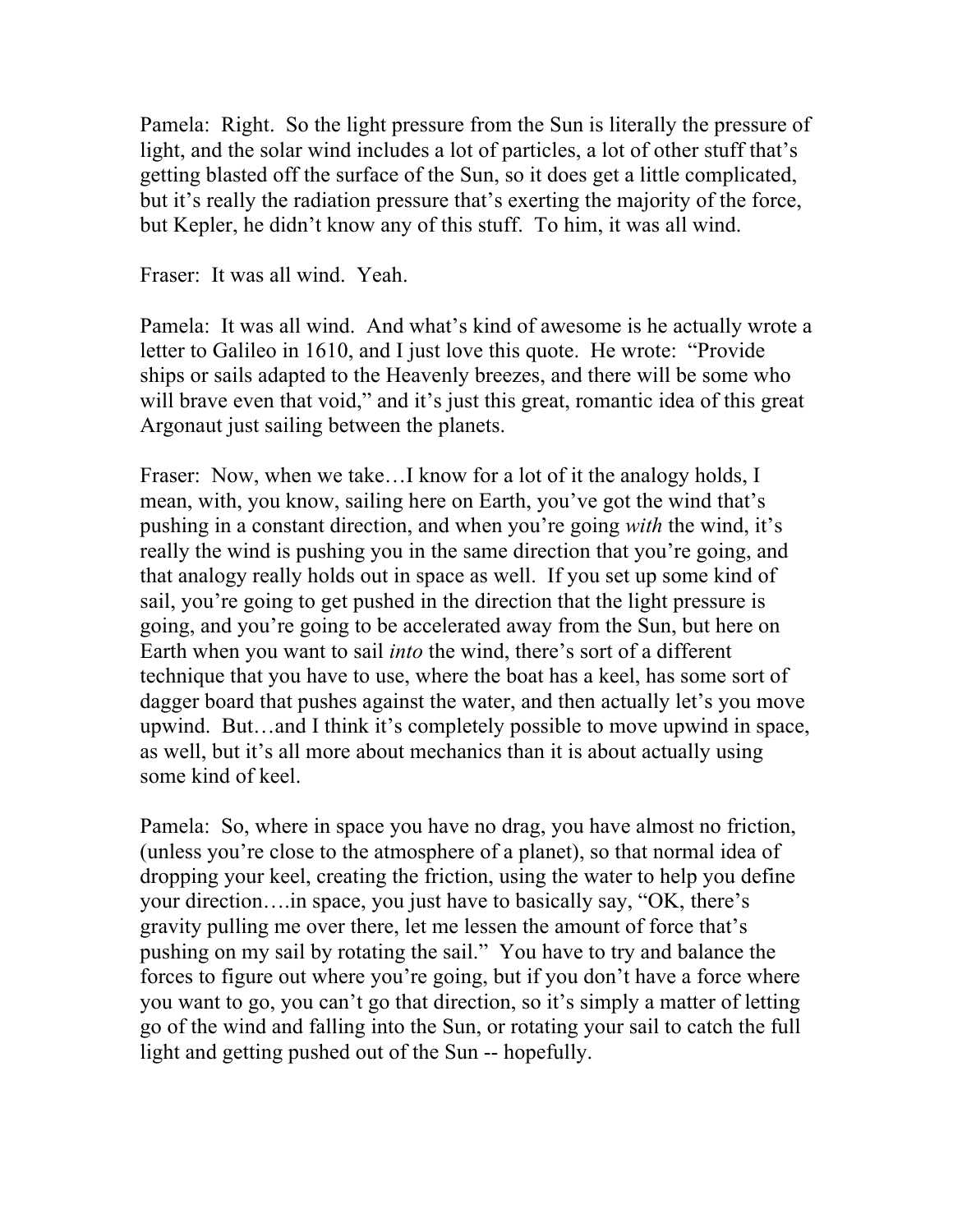Fraser: Right, so let's talk a bit about that, about how you would move through the Solar System. So let's say that we launch a solar sail from Earth, put it into orbit, and now it's in orbit around the Earth (or perhaps in orbit around the Sun) at the same, kind of, roughly orbit that the Earth is going…so how would we move? Let's say we wanted to visit Jupiter. What would we do with our solar sail?

Pamela: We would…first of all, it would be a very, very slow process. That's the first thing everyone needs to understand. This is a slow, slow process. You're looking at maybe a newton of force, and a newton is enough to lift one kg, one meter, and yeah, it's not a lot of force, so you're looking with your very small amount of force, you're going to pivot your sail to catch the sunlight, and you're going to very slowly move into a higher and higher orbit. So you're probably going to do this in a systematic way, such that you always apply the force at the same point in your rotation around the Earth, so you can constantly get higher and higher and higher in a systematic way, just like you might always fire your rockets when you're at the same point to get your orbit larger and larger. Once you finally escape the Earth's orbit, you want to escape such that you're still arcing toward where the object you're trying to get to will be when you get near it so you can gravitationally, hopefully get captured by it. Along the way, you may get lucky and have orbits aligned such that you can use the gravitational assist of objects between here and there, but in general, you're going to, the entire time, just tack your sails to increase or decrease the force that you're getting such that you're accelerating away from the Sun in a way that adjusts your orbit as needed as you move from a planetary orbit to a solar orbit.

Fraser: And if you looked at the orbit, I guess, the path that the solar sail had taken to make this journey, you would see this ever-expanding spiral because you would be, you know…and I think, a great analogy of that is the SMART-1 mission that went to the Moon, and they used an ion engine and what they did is they were orbiting the Earth, and they went around and around and around just in wider and wider orbits until they got captured into the lunar orbit, and then they came the other way and went in and in and in until they were actually orbiting the Moon instead of the Earth, and it's this same situation if you use a solar sail: you're going to be using that power, that acceleration from the Sun to just increase the size of your orbit away form the Sun to put you into higher and higher solar orbit until, I guess, your orbit overlaps Jupiter's orbit, and then you're going to try and get yourself captured by Jupiter.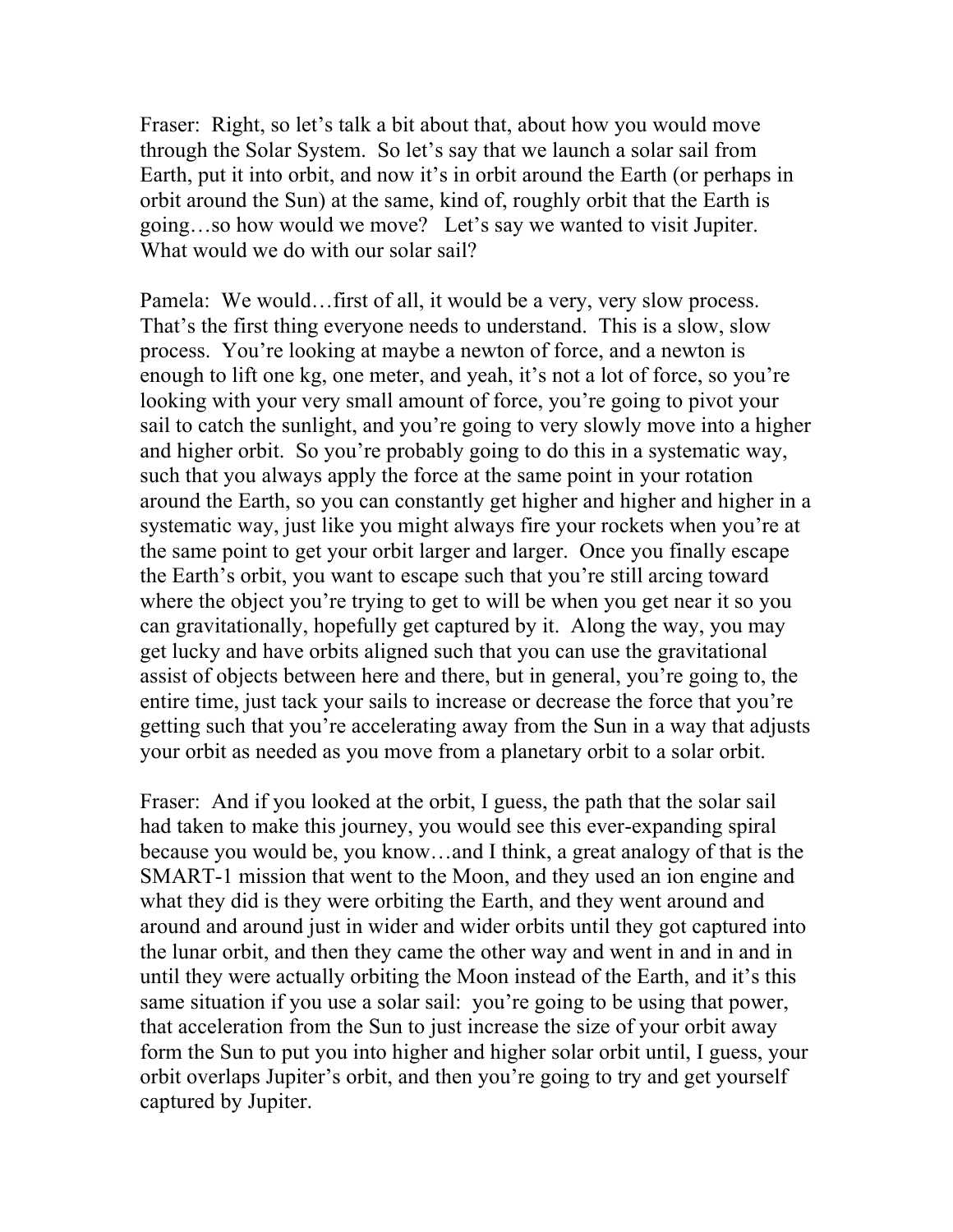Pamela: Now we are giving one bad impression with our use of the word "you're" in all of this: this isn't going to be human beings. Solar sails are a wussy, wussy way to accelerate something.

Fraser: Let's use lasers.

Pamela: [laughing] That is a very energy-intensive way of traveling and not practical. So we're really looking here at NanoSat, at CanSats, at spacecraft that make my ipod look heavy. We're not going to be building things that move human beings and their orbital habitats and their life support systems and everything else, simply because it's just not a practical technology for that.

Fraser: Well, this is the part where I'm going to stick my fingers in my ears and say, "La, la, la, I'm not listening," so you can say that if you want and dream about nano-satellites moving to higher orbits, but the reality I know is that we're going to have crude sailing ships plying the spaceways, so…but I think what is really interesting, what is really important about this, I really want to get this into people's brains about the spiraling nature of the orbits because that's the key on how we also descend in the Solar System as well. That's how we go from, say, the Earth to Venus. You may ask yourself if the Sun is pushing outward this whole time, how do we go from the Earth down to Venus…Pamela?

Pamela: So in that case, you simply look to apply the force in a direction that hopefully slows you down somewhat. It's all a matter of angling things, so if you're traveling in a circle around (let's make my microphone the Sun)…if you're traveling in a circle, there's different ways to expand your orbit so that you make it different shapes, and it's tricky because to get a smaller orbit, you do need to slow down, which means you essentially need to figure out how to accelerate in the opposite direction that you're traveling in. Now, the solar sail can really only push you away from the Sun, so it's a matter of figuring out how to do that in a way that adjusts to your orbit such that while you're going further from the Sun on one side of the orbit, you're able to change the angle enough so that, hopefully, you can get closer to the Sun on the other orbit. And it's non-trivial. It's…you're basically looking for something that will gravitationally slow you down because you're not really going to use the solar sail to slow you down. You're going to look forward to adjust your orbit so that gravity can slow you down somewhere.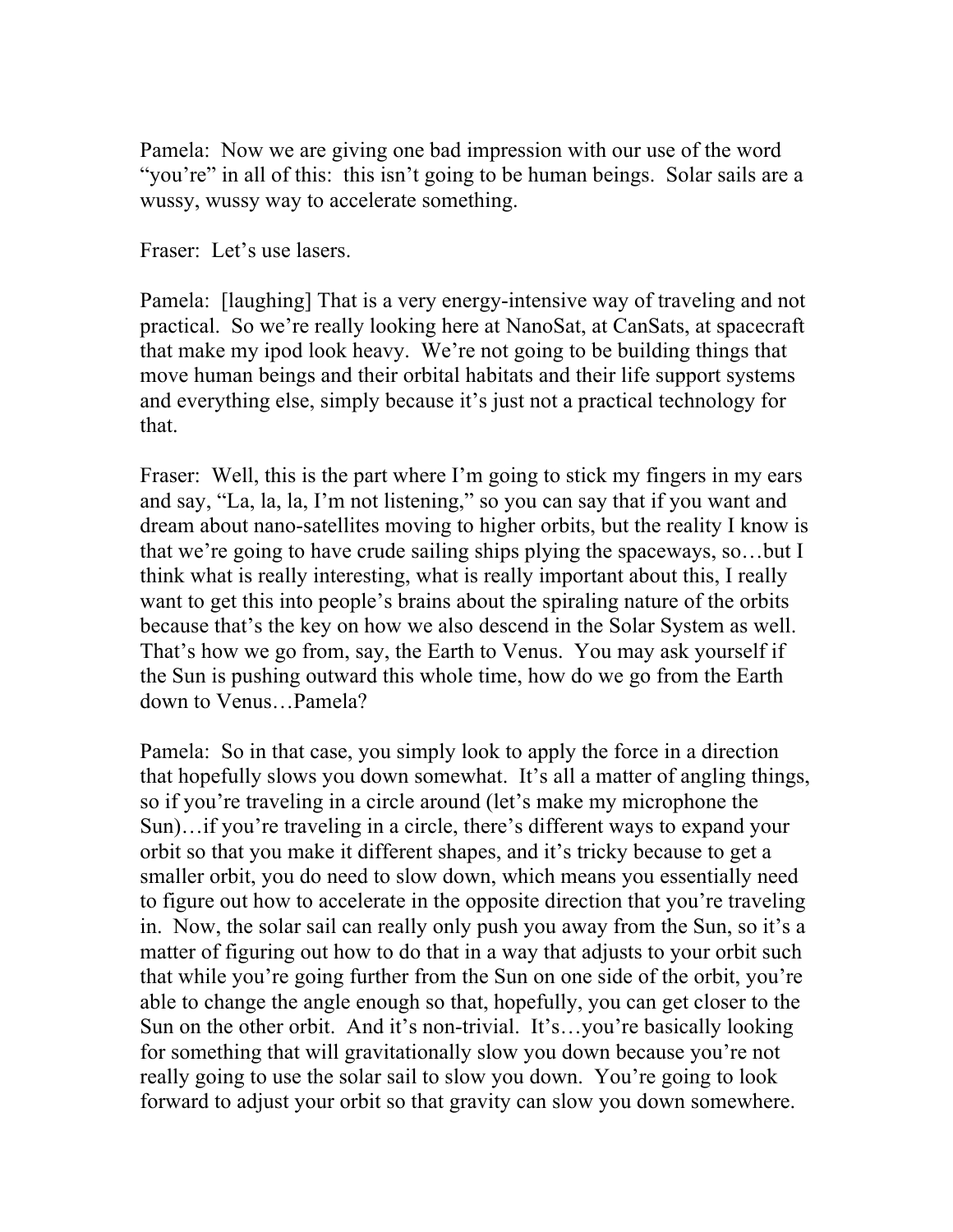Fraser: Right. The analogy that I always use is you put your arm out the window of the car while you're driving…you put your hand flat out the window, and then if you tilt your hand up, then you're going to have this lift on your hand, and it's going to want to push you up -- up, up, above, but if you tilt your hand down, now you've sort of got a pressure that's pushing your hand down, and in the case of the solar sails, right, we're tilting the sail so that the pressure from the Sun is going to be decreasing at the speed of your orbit and drop you to lower and lower orbits, right?

Pamela: This is where the whole analogy with real sails actually completely breaks down.

Fraser: No, I know. I know.

Pamela: And the hard part is with a sail, one of the forces that you're dealing with is you have lift, so you have a lifting body, and the physics of lifting bodies is extraordinarily complicated. The truth is wings are not as easily understood as most aerodynamic books will try and make them understood. But solar sails aren't a lifting body, it's simply a force pushing away from the Sun, and you're not going to be able to get any of this getting sucked forward or backwards lifting effect that you get with wind. It's simply a force that always pushes in a straight line away from the Sun, and so that's where it suddenly becomes a "getting near the Sun" means you have to find something else to gravitationally slow you down, and you just let go and fall.

Fraser: Right. Right. Exactly. So let the gravity of the Sun pull you back in using other bodies. So then what kind of material would make sense for a solar sail?

Pamela: This is something that folks have actually been actively struggling with. Many different teams are trying to figure out how to build solar sails. Problems that they're running into is things like struts that are capable of supporting all of the force on a very thin material without tearing or breaking, building things as light as possible, but at the end of the day what we're looking at is plastic films, things like mylars that balloons get made out of and very thin plastics to build the struts. These things basically look like giant kites, giant pinwheels, and it's amazing how big they have to be and how thin they have to be. So we're looking at things that are measured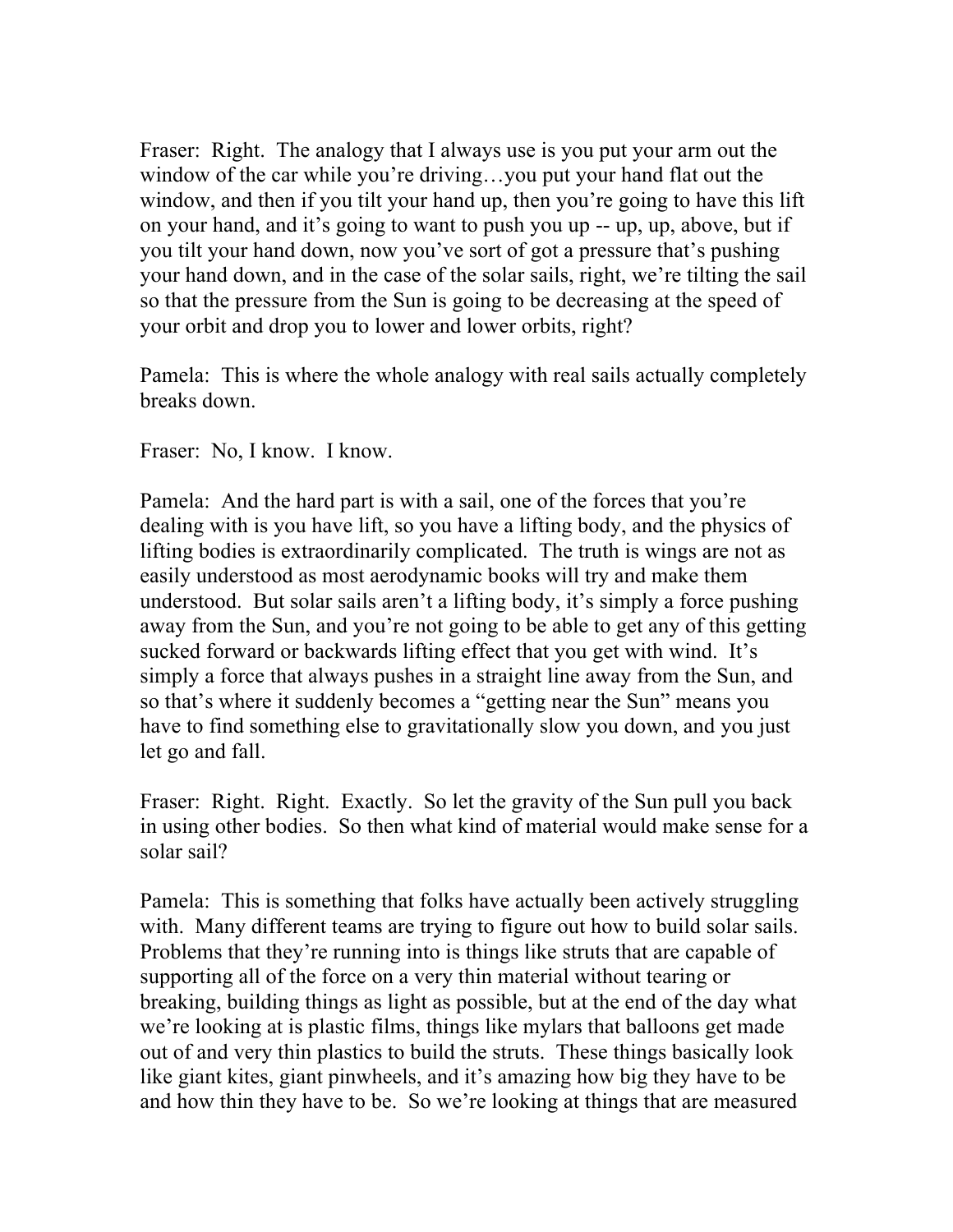in nanometers, so maybe as thick as 100 nanometers – that's smaller than a hair, and not only are they extraordinarily thin, but then you have to figure out how to pack them up and deploy them without them getting tangled, without them tearing, and so you're building something foldable, fragile, capable of sustaining all of the force against it without tearing, and capable of unfolding in a graceful way while minimizing weight, and it suddenly just becomes this huge, furry deal that we don't always succeed at.

Fraser: I know that origami folders have been called in to this challenge. I know there was actually a folding telescope that was designed with the help of some origami, but I'm sure the same thing is going to happen with creating the solar sails. How do you fold up something that's a kilometer across into a small packet so that you can launch it into space? And then how can you unfold it so all the struts can work properly because we've had problems with solar panels coming out?

Pamela: Right.

Fraser: Where like, oh, the solar panel… Remember the Galileo spacecraft with its fold-out antenna? That sounded like a good idea at the time, but it didn't work.

Pamela: And so, here we are trying to figure out how to build things, well, are 20 meters, that's like 70ish, 65ish feet in width and height -- 20 meters across that fold up into little, tiny spaces, and have struts that safely hold them open and are carrying little, tiny CanSats on them, and so suddenly, it just gets extremely complicated to do this in a safe way. We've used aluminums, we've used plastics, we've used polyimide (which is just a fun word), and they're getting to the point that some of them are deploying, some of them are not, and so far we haven't been able to successfully build one that both deployed and was successful in pushing the spacecraft somewhere.

Fraser: This might be one of the challenges that will be met only by some kind of space-based manufacturing, where you've got these asteroids that we're tearing apart by planetary resources and turning them into solar sails to move material around the solar system.

Pamela: Well, that actually…you're not going to make plastic out of asteroids, so that probably won't happen.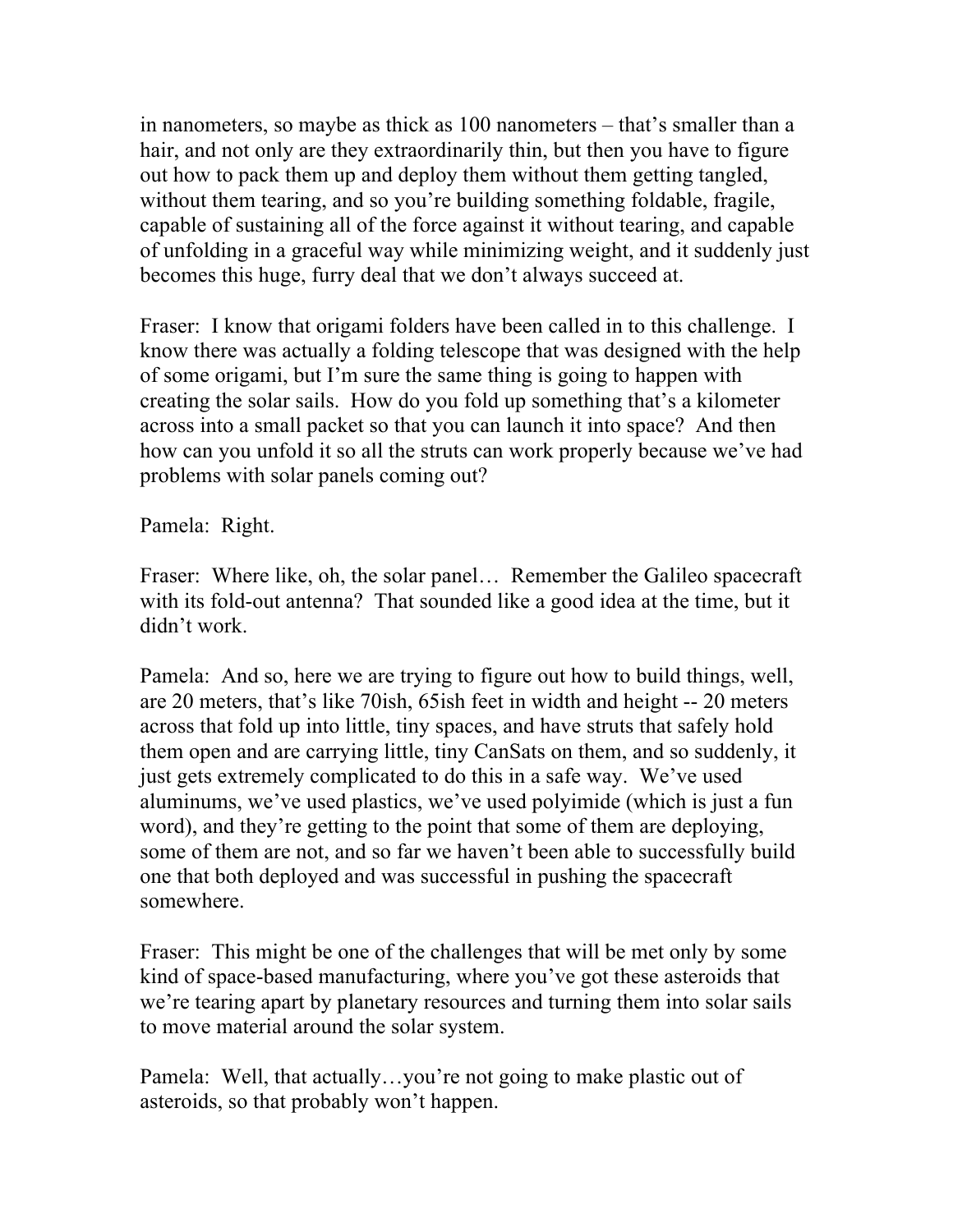Fraser: That's right. You need dinosaurs for that,

Pamela: You need dead dinosaurs to make solar sails.

Fraser: Yeah, right.

Pamela: [laughing] It's true. It's sad, but true -- solar sails are made from dead dinosaurs converted to plastics. So, I think it's something that we're actually going to figure out soon, but it's one of those things that it hasn't been a primary problem that either NASA, or ESA, or any other organization has been dropping a lot of resources into. We've seen the Japanese try at, we've seen the Russians try at it, we've seen the Europeans try at it, and right now one of the primary efforts is actually coming from the Planetary Society here in the United States, where they're actively working on LightSail I, where they're working to… trying to find what is the most effective way to build this, what is the most effective way to deploy this, and it's something that they will be doing in the near future. So it's just interesting to see that, not only do we have commercial space agencies that are actively working to try and build things like Dragon, but we also have non-profits working to try and solve some real issues in space exploration and build solar sails and CanSats.

Fraser: Yeah, and a quick shout-out to the Planetary Society and our good friend, Emily Lakdawalla, and Bill Nye, the Science Guy…but if this kind of technology is interesting to you, you should join the Planetary Society, give them a donation, help them out with their plans because they've been actually creating solar sails, and actively discovering how hard this is, but I mean, they've actually launched a sail.

Pamela: Well, they have, and it wasn't a complete success, but it's progress. And what's kind of awesome about this is it's a fairly low-cost technology. It's annoyingly difficult technology to work with, but it's a low-cost technology, and as the price of sounding rockets drops, as the price of launches of CanSats drop, it starts to become the type of project that a university engineering class has the potential to work on. This is within reach of working with folks like Kentucky Space (which is another organization to give a shout-out to), so in the near future, this is conceivably a problem that's going to get solved by a bunch of aerospace engineering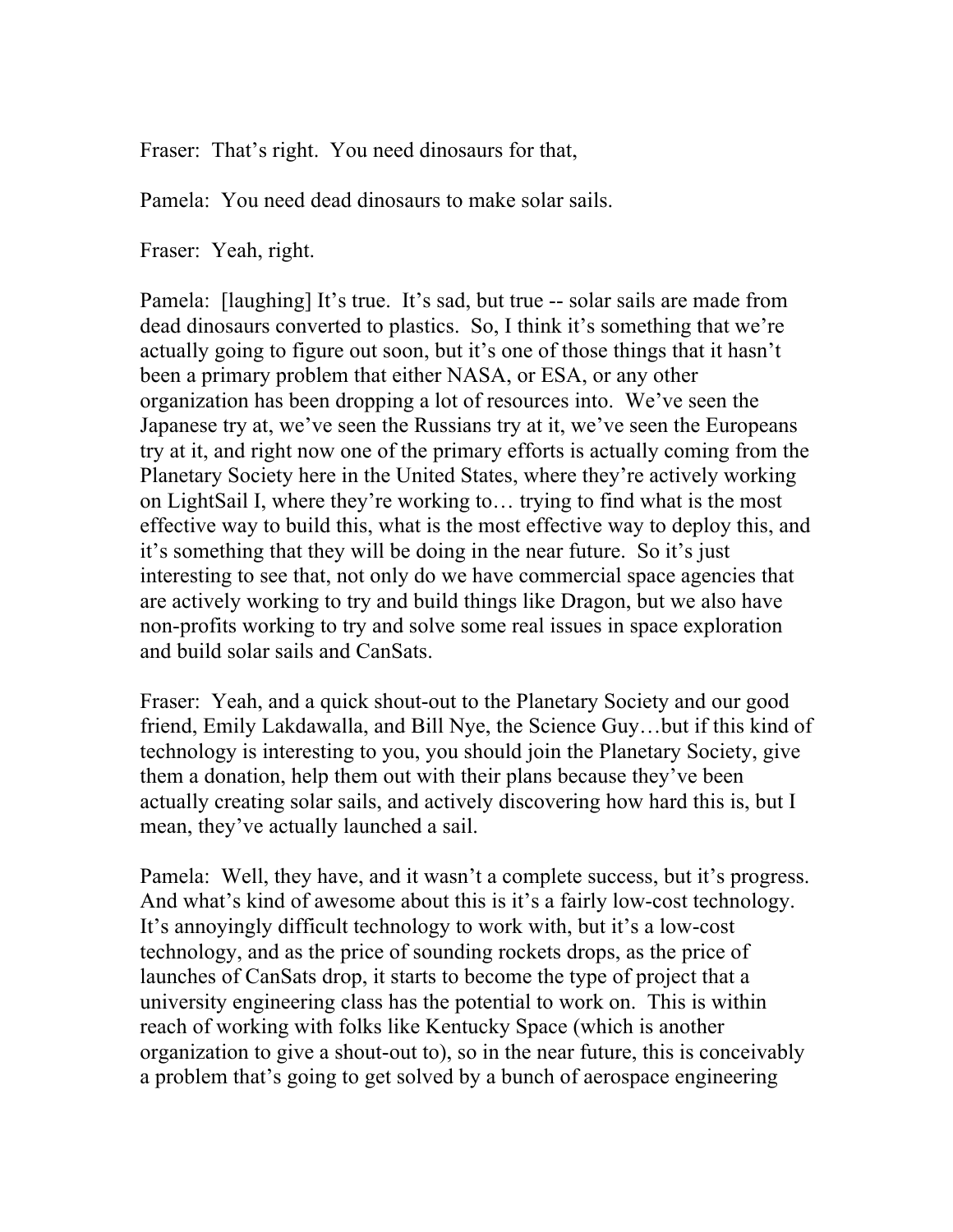graduate students, or even undergrads, working hard with a bunch of mylar and aluminum.

Fraser: So let's sort of imagine the near future, or the middle future, you know maybe 10, 20, 30 years down the road when Planetary Society's tests have yielded some success, and Planetary Resources is incorporating, you know, they're launching plastic to be able to build their solar sails, you know. How would a solar sail propulsion system fit into the sort of the various propulsion systems that people will be using to get around the solar System? How would -- when would they choose it?

Pamela: Well, it's definitely something that's an inner Solar System technology, and it's the type of thing where you can imagine you fire something off to one of the inner planets, and you want to send something back, you get it back to orbit and then attach it to a solar sail and use the solar sail to get it back to Earth. So this is a way of getting a free return trip that just requires a great deal of origami, and so these are the nice types of easy projects. Send a couple rocks back. They have to be small rocks, can't carry much mass, but it's a way to get things back to Earth from the inner Solar System. It's also a way to get things perhaps out to the outer Solar System at low cost. You can almost imagine a future where, if you want to send a gift to your relatives on Mars, and it weighs a small enough amount, you send it via solar sail post.

Fraser: How long would that take? Years?

Pamela: A long time…you have to think ahead, but it's not fast. It's not good at sending large amounts of mass, but it's that slow-and-steady-getsthe- job-done-at-a-low-cost.

Fraser: Could you see it as being used as a transfer system between Earth and the Moon? I mean, like sending supplies? You can imagine solar sails making some kind of complicated, orbital mechanics.

Pamela: This is heavy to a solar sail -- not effective for carrying supplies.

Fraser: Not effective for carrying supplies... I think that's just a failure of your imagination, your faith in technology.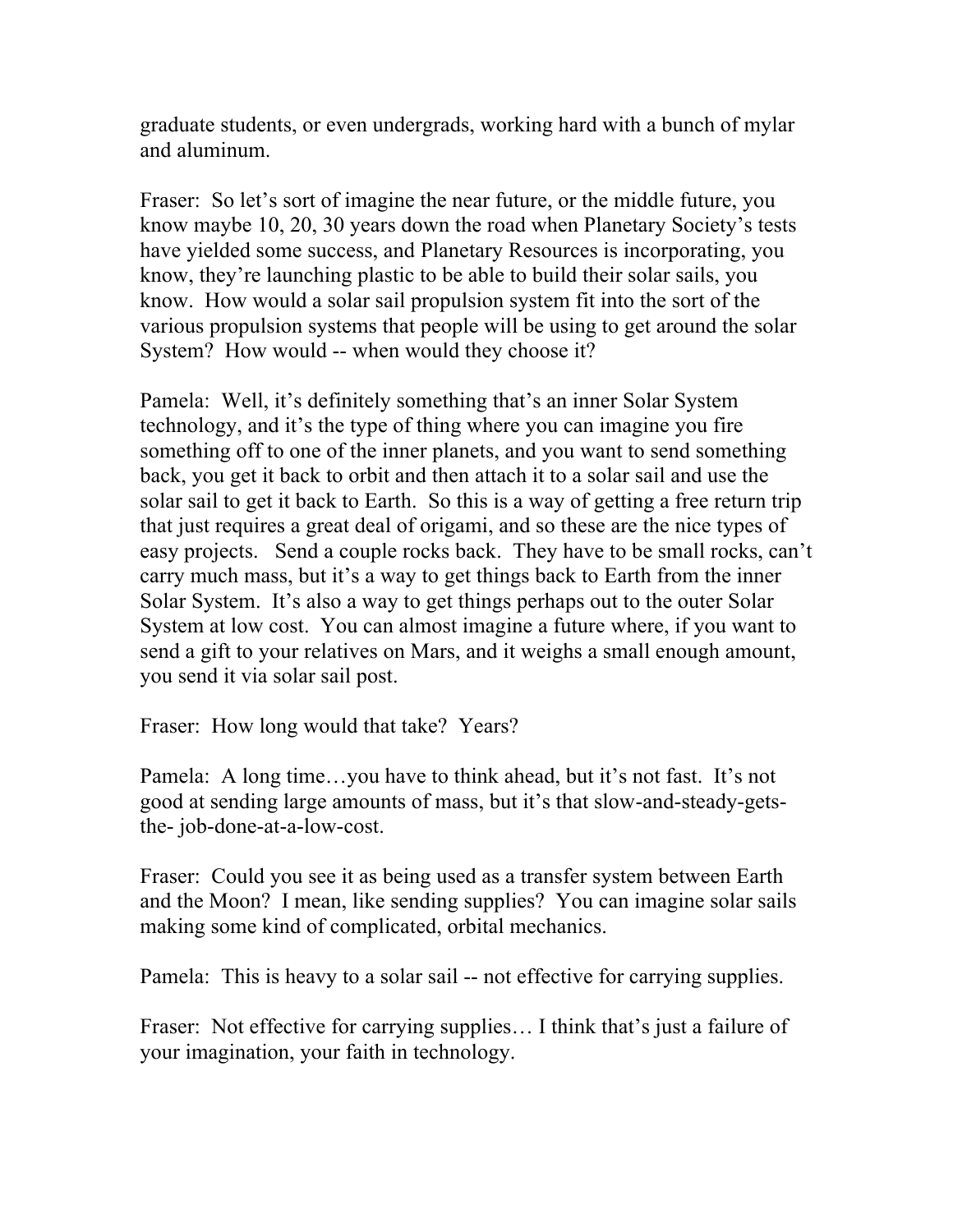Pamela: I think it's a failure of wanting to build something that big. It's just a reality of just how much light we're getting from the Sun. At a certain point, you can't turn up the Sun! And so when the total force exerted on a normal solar sail is enough to lift -- this weighs less than...so big solar sail, you're looking at being able to move a 1-km object ineffectively, and it's simply the limitations of how much pressure we're going to get. The energy that we get -- it's proportional to the energy of the photon divided by the speed of light that gives you the momentum that's the change in energy that you get…we're not going to be able to change the energy of light coming off the Sun, we're not going to be able to change the number of photons coming off the Sun. Between here and the Moon -- we're a high-gravity environment, low Earth orbit, you're dealing with the drag of the Earth's atmosphere. One of the numbers that I've looked up, its estimates are you're looking at 4.57 x 10 to the –6 newtons per square meter of a solar sail.

Fraser: That's small!

Pamela: That's very small, so this is why we need to stress over and over: Not how you're sending supplies!.

Fraser: You are such a buzz kill!

Pamela: There's ion drives! Use ion drives if you want slow and steady.

Fraser: Fine. OK, OK, so the solution to solve this problem is lasers – big lasers. Now, I know that's energy-intensive, but the point being, you can be on Earth, and you can shoot a laser into space, and that's a way get your power from Earth to space and apply a force. Now, can you just shoot a laser at a solar sail and impart force on it?

Pamela: Yes. That's one of the nice things about this.

Fraser: Well, then there's your problem solved right there. Now, obviously, what are the technical constraints of such an energy...?

Pamela: Now, the problem you're going to have with that is laser beams get scattered by the atmosphere. They broaden as they go. When we shoot lasers off the Moon, we're looking at only getting back maybe on a really good firing a dozen photons from that laser beam.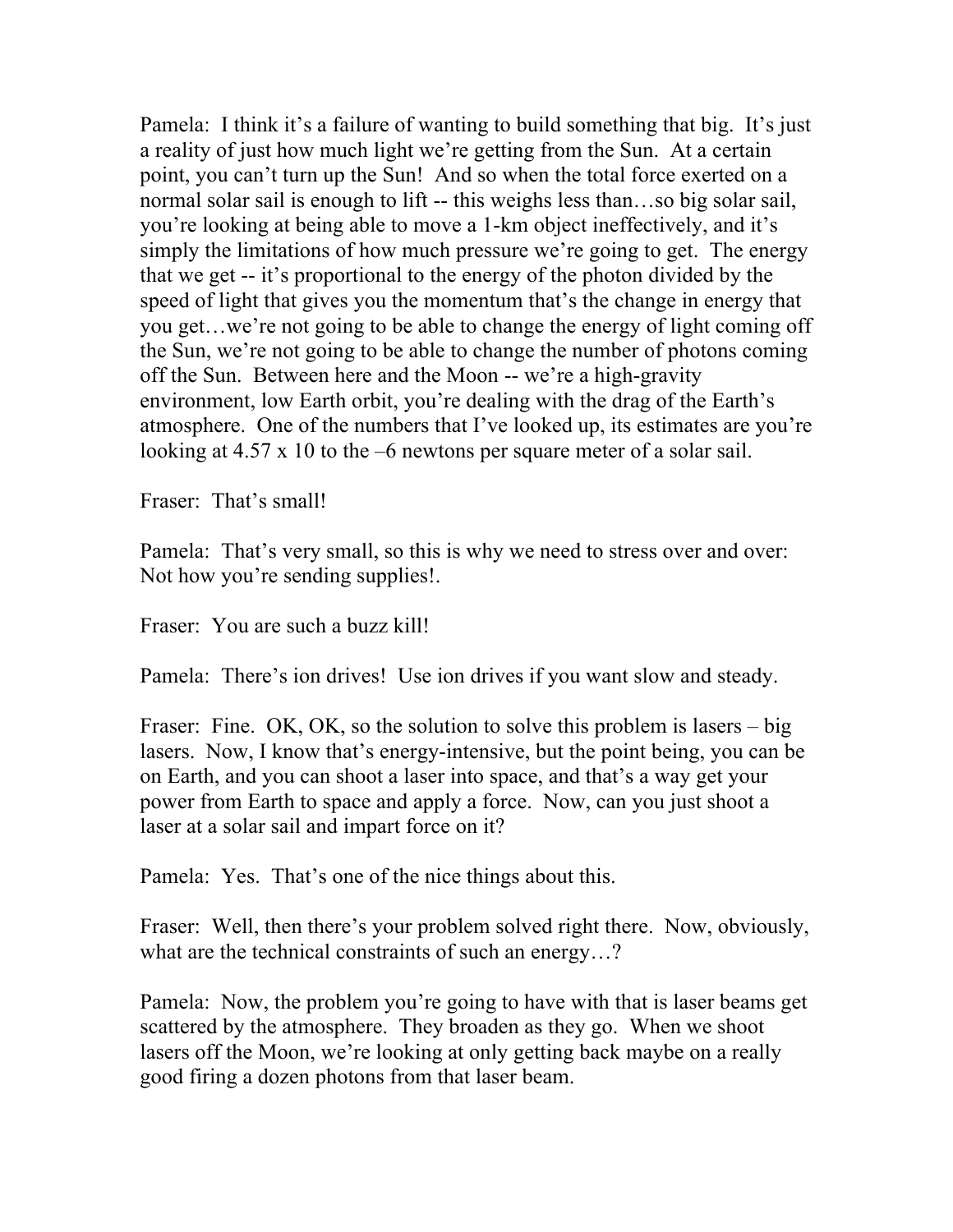Fraser: And it's a really powerful laser.

Pamela: Yeah, so we're not looking at this being any more effective really. Now, in the future where you can sort of imagine petawatt lasers, lasers that in a single burst use the same amount of electricity as New York City, we're looking at destroying the Earth's resources to be able to push a small object through space – not in favor of that.

Fraser: I can totally imagine that future.

Pamela: [laughing] I love how you're so willing to sacrifice the Earth to use solar sails.

Fraser: Whatever it takes, whatever it takes. We gotta tear apart huge chunks of the Earth and turn them into lasers so we can fire them at solar sails so we can have our 2080 solar system cup -- I'm all for it.

Pamela: Student projects -- this is excellent technology for future student projects. Launching CanSats that are capable of inter-planetary flight…

Fraser: Now, what about the potential for using it as another like a longterm technology to get from star to star? I mean, again, if time is no concern…

Pamela: Right, so this is a way to get you out of our Solar System. To give you a realistic idea of the effects of solar pressure, a spacecraft going from Earth to Mars is going to get displaced 10,000 km by the pressure from the Sun. Now, if you just let that go, if you put that giant sail out, this is going to add up over time, it's going to keep pushing you out. Now, the issue is, at a certain point, you're going to get far enough from the Sun, and everything else that you're no longer expressing, you're no longer experiencing any real noticeable external force due to radiation pressure, the sum of the forces is basically going to add up to zero.

Fraser: But you've got momentum.

Pamela: You have momentum. Tthis is what's carrying the Voyager spacecrafts out, so you use this to carry you very, very, very, very, very slowly out of the solar system. But again, ion drives – much more effective.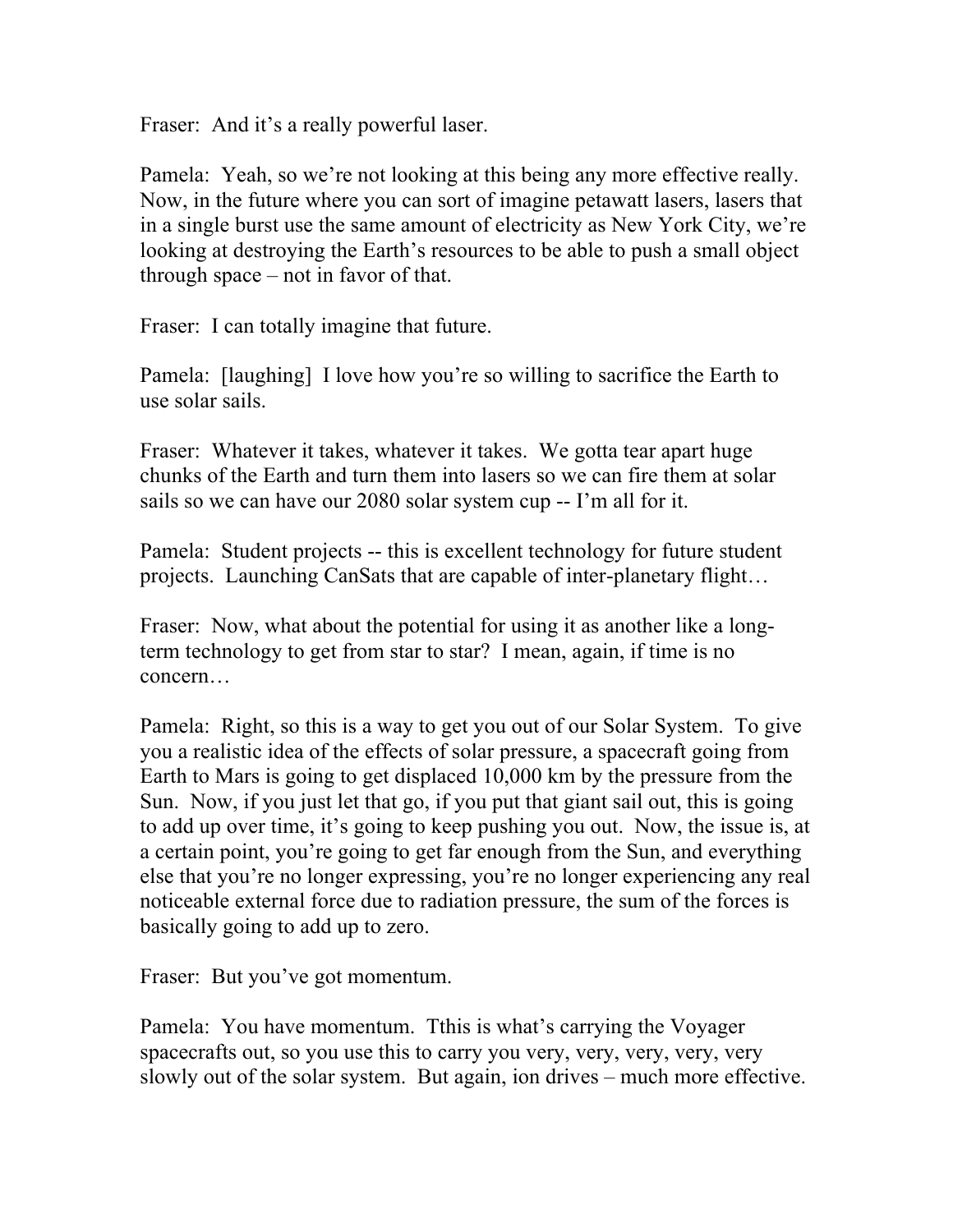Fraser: But, I mean, you've got to carry your fuel, right? And so then you aim at a star, and then you break.

Pamela: But ions don't require all of that much.

Fraser: And then you brake, using the light pressure from the star that you're going towards, right? You've got a way to accelerate yourself, and a way to brake, and you didn't have to carry any fuel -- and it is awesome!

Pamela: And very slow…

Fraser: Man, you just are not…where's your imagination today, Pamela? Come on, come on…

Pamela: I want effective space travel!

Fraser: Alright, alright effective space travel – that's Space-X. Up in your chemical rocket and away you go…

Pamela: Yes.

Fraser: So that's cool. So where do you think this is going to happen? Do you see this being the future of these NanoSatellites? Can you imagine people deploying a lot of really small satellites that have like single-purpose that might be…that might cost hundreds of thousands of dollars?

Pamela: I think this is going to be a really neat, low-cost way to do simple exploration projects. It's going to be the way that we get small cameras doing interesting things. It's going to be the way we collect dust. It's going to be the way lots of little things happen that you don't always need to take the kitchen sink into outer space with you, and this is a great way to do those little, tiny, single-purpose, low-cost spacecrafts once we figure out the technology. It's a technology that's still unproven. Folding those suckers up is turning out to be way more complicated than anyone imagined, but once we figure out how to fold them, once we figure out how to deploy them, once we figure out how high up they need to be before you deploy them so the Earth's atmosphere isn't an issue, I then think that we're going to have a whole new, interesting way to do low-cost, space-based science.